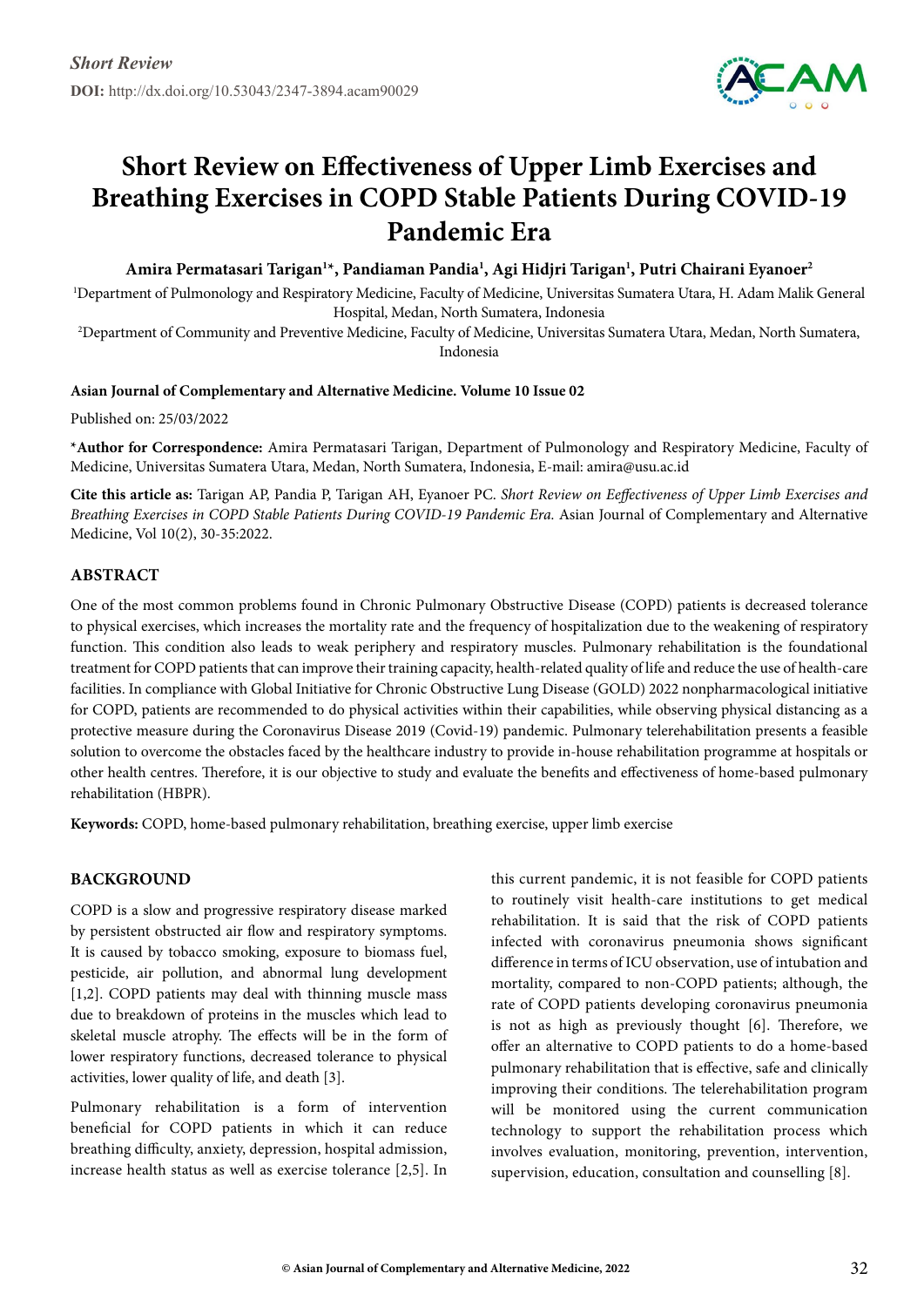

## **METHOD**

- This research is a quasi-experimental study involving 10 respondents with stable COPD
- • Respondents were taught the procedures of the breathing techniques at one meeting at the hospital. Furthermore, the patient did the exercises at home independently which would then be monitored via videos sent by the research respondents to the researchers.
- Respondents will undergo with a frequency of 2 times a week for 1 month. Before and after undergoing exercise, the respondent underwent examination lung functional capacity was measured by 6MWD ( 6 minutes walking Distance), Perceived exertion scale by mMRC (modified medical research council) and Borg, The severity of symptoms by CAT (COPD assessment test), The quality of life by SGRQ (St. George's respiratory questionnaire) and changes muscle mass.
- There are several procedures of the breathing techniques performed by the participants: Pre-exercise participants inhaled fast-acting bronchodilators such as 2.5 mg Salbutamol and did light warm-up and stretching to prevent muscle strains for 5-10 minutes. Then, the participants performed breathing exercise which are consists of Breathing exercise, The Bird move, The No-Way move, The Whatever Move, The Fan, The Clucking Chicken, The Vampire move, The Beckoning, The Butterfly, The cool-down exercise [9].
- • Participants had to perform each move/exercise in 10 repetitions with the intensity of 13-minute duration. This upper-extremity exercise was based on the video previously shown by the researchers.
- The training session would be temporarily stopped if subjects reported muscle pain, breathing difficulty or headache. It would be resumed when the symptoms receded. After the training session was over, subjects did the cool-down exercise for 5-10 minutes.
- Statistical analysis was performed with Wilcoxon and Paired T-test.

## **RESULTS**

On the whole, the characteristics of the respondents in our study were male with the most age group was 60-69 years, Height < 160 cm, Smoker with cigarette consumption > 30 cigarettes/day and the degree of Brinkman index was severe. Prior to the intervention, an assessment was performed on the most exertion scale with an mMRC  $\geq 2$  and Borg with moderate dyspnea. The highest CAT was  $\geq 10$  and there are significant results on the muscle mass and the results of the SGRQ questionnaire interview before and after the intervention.

A lung tele-rehabilitation intervention in the form of homebased breathing and upper-body exercises was implemented on 10 study samples of COPD stable patients. After 4 weeks of home training with twice-a-week frequency, the results showed significant improvement, with  $p$ -value  $< 0.05$ , in the increased 6MWD value (16.4  $\pm$  4.45 to 19.8  $\pm$  3.64), mMRC  $(1.90 \pm 1.10 \text{ to } 0.90 \pm 0.87)$ , Borg  $(3.05 \pm 1.53 \text{ to } 1.40 \pm 1.42)$ , CAT (15.7  $\pm$  6.63 to 11.8  $\pm$  5.24), muscle mass (28.36  $\pm$  2.89 to  $31.86 \pm 3.97$ ) and SGRQ Symptoms questionnaire (60.87) to 45.47), Activity questionnaire (60.87 to 45.47), Impact questionnaire (33.85 to 24.19).

## **DISCUSSION**

In this study, we did an observation based on several previous studies conducted on several parameters of COPD patients namely:

Croitoru et al. performed 6MWD, mMRC, and SGRQ intervention tests on COPD patients by doing a 7-week, 3 times-a-week lung rehabilitation which yielded positive final results [10]. Another intervention also showed increased 6MWD in COPD or Interstitial Lung Disease (ILD) patients who undertook pulmonary rehabilitation for 22 weeks [11].

Wuytack et al. did a comparative study in which no significant difference was found between in-house/hospital and homebased lung rehabilitation or physical exercise [12]. Similarly, our research also showed a significant improvement in the quality of life of COPD patients.

Vasilopoulou et al. studied on the effectivity of home-based telerehabilitation as opposed to rehabilitation at hospitals. There was a decrease of acute exacerbation risk as well as that of CAT scores of COPD patients after 14 months of rehabilitation [13].

Jipa Duna et al, conducted a research on 10 patients undertaking a rehabilitation program (5 COPD, 2 Bronchiectasis, 1 Cystic Fibrosis, 1 Lung Cancer and 1 Idiopathic Pulmonary Fibrosis patients). At the end of the training program there was an increase in muscle mass [14].

Based on the results of the aforementioned researches, it can be concluded that pulmonary rehabilitation is greatly advantageous, be it conducted at home or in health centres. Lung rehabilitation can also improve functional capacity, scale of breathlessness, quality of life, degree of severity and muscle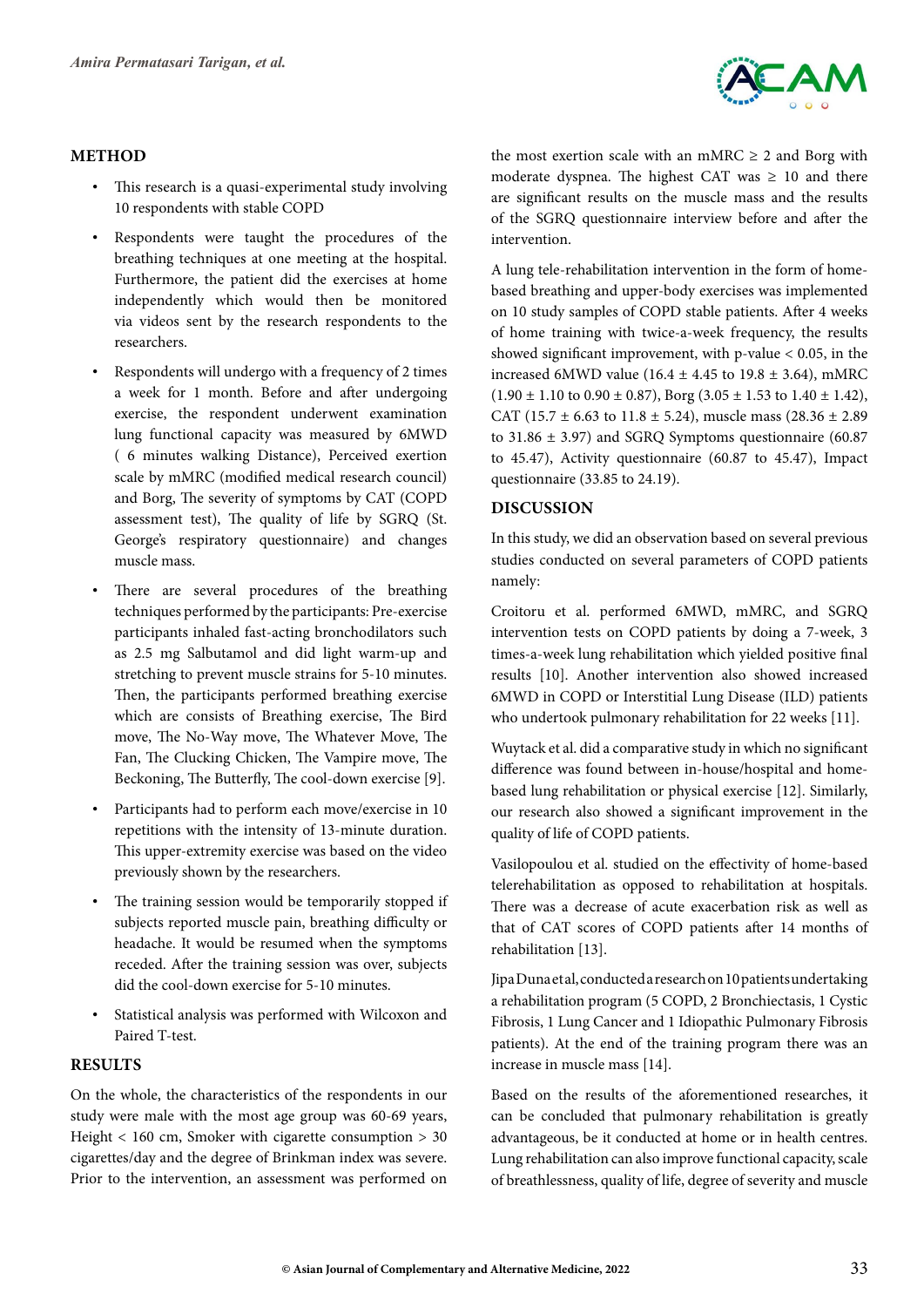

mass. In addition, particularly during the pandemic, homebased rehabilitation can reduce the number of hospital/health centre visitations and lower the risk of exposure/infection while being in the health-care institutions.

This research also reveal the effectiveness of upper limb exercises and breathing exercises in COPD stable patients. Although this study has limitation such as researcher cannot directly evaluate participants when doing exercises, only videos sent by participants and cannot confirm whether the participant underwent a rehabilitation program with excessive or less frequency while doing the recommended exercise. Unexpectedly, the results of this research offered satisfactory results in stable COPD patients who undergo home-based pulmonary rehabilitation obediently and as recommended.

## **LIST OF ABBREVIATIONS**

- COPD : Chronic Obstructive Pulmonary Disease
- GOLD : Global Initiative for Chronic Obstructive Lung Disease
- COVID-19: Coronavirus Disease 2019
- HBPR : Home-Based Pulmonary Rehabilitation
- 6MWD : 6 minutes walking Distance
- mMRC : Modified Medical Research Council
- CAT : COPD assessment test
- SGRQ : St. George's respiratory questionnaire
- ILD : Interstitial Lung Disease

# **ETHICS APPROVAL**

Ethics Committee approval for the study was obtained from the Local Ethics Committee of Universitas Suma- tera Utara (No.255/TGL/KEPK FK USU-RSUP HAM/2020.

## **CONFLICT OF INTEREST**

There is no conflict of interest.

## **AUTHORS CONTRIBUTIONS**

APT & AHT conceived and designed the study, conducted research, provided research materials, and collected and organized data. APT, PP, AHT and PCE analysed and interpreted data. APT and AHT wrote initial and final draft of article and provided logistic support. All authors have critically reviewed and approved the final draft and are responsible for the content and similarity index of the manuscript.

#### **ACKNOWLEDGEMENTS**

Not Applicable

#### **References**

- 1. Daga S, Khadke V, Phalgune D, Chopadawala A. Evaluation of severity of chronic obstructive pulmonary disease using bronchial obstruction, dyspnea, exercise index and global initiative for chronic obstructive lung disease classification and it's correlation with physical quality of life measured by St. George's respiratory disease questionnaire score. Int J Adv Med. 2020; 7: 608-15, http://dx.doi.org/10.18203/2349-3933. ijam20201109
- 2. Global Initiative for Chronic Obstructive Lung Disease. *GOLD Report 2022*. *Global Initiative for Chronic Obstructive Lung Disease*. 2022.
- 3. Çilekar S, Tülek B, Kanat F, Süerdem M, et al. Effect of lowintensity pulmonary rehabilitation program on quality of life and pulmonary functions in patients with stable chronic obstructive pulmonary disease. Eurasian J Pulmonol. 2019; 21:14-20, doi: 10.4103/ejop.ejop\_16\_19
- 4. Benzo, Roberto P, Kevin M. Kramer, Johanna P. Hoult, et al. "Development and feasibility of a home pulmonary rehabilitation program with health coaching." *Respiratory care*63, no. 2. 2018; 131-140, doi: 10.4187/respcare.05690
- 5. Beykümül A, Gülbas G. COVID-19 and pulmonary rehabilitation. Eurasian J Pulmonol. 2020; 22:S101-4, doi: 10.4103/ejop.ejop\_56\_20
- 6. Turan O, Mirici A. Chronic obstructive pulmonary disease and COVID-19. Eurasian J Pulmonol. 2020; 22:S56-60, doi: 10.4103/ ejop.ejop\_36\_20
- 7. Holland AE, Mahal A, Hill CJ, et al. Home-based rehabilitation for COPD using minimal resources: a randomised, controlled equivalence trial. Thorax. 2017; 72(1): 57–65, doi: 10.1136/ thoraxjnl-2016-208514
- 8. Salawu A, Green A, Crooks M.G, Brixey N, et al. A proposal for multidisciplinary tele-rehabilitation in the assessment and rehabilitation of COVID-19 survivors. *International journal of environmental research and public health*. 2020; *17*(13), p.4890, doi:10.3390/ijerph17134890
- 9. Tarigan AP, Ananda FR, Pandia P, Sinaga BYM, Maryaningsih M, Anggriani A. The Impact of Upper Limb Training with Breathing Maneuver in Lung Function, Functional Capacity, Dyspnea Scale, and Quality of Life in Patient with Stable Chronic Obstructive of Lung Disease. Open Access Maced J Med Sci. 2019 Feb 28; 7(4):567- 572, [https://doi.org/10.3889/](https://doi.org/10.3889/oamjms) [oamjms](https://doi.org/10.3889/oamjms). 2019.113
- 10. Croitoru A, Ioniţă D, Stroescu C, et al. Benefits of a 7-week outpatient pulmonary rehabilitation program in COPD patients. Pneumologia. 2013; 62(2): 94–8, 101
- 11. Lalwani L, Mishra G. Effect of Pulmonary Rehabilitation on Six-Minute Walk Distance in Patients with Chronic Obstruc- tive Pulmonary Disease or Interstitial Lung Disease. Indian Journal of Basic and Applied Medical Research. 2019; 8(2): 405–409.